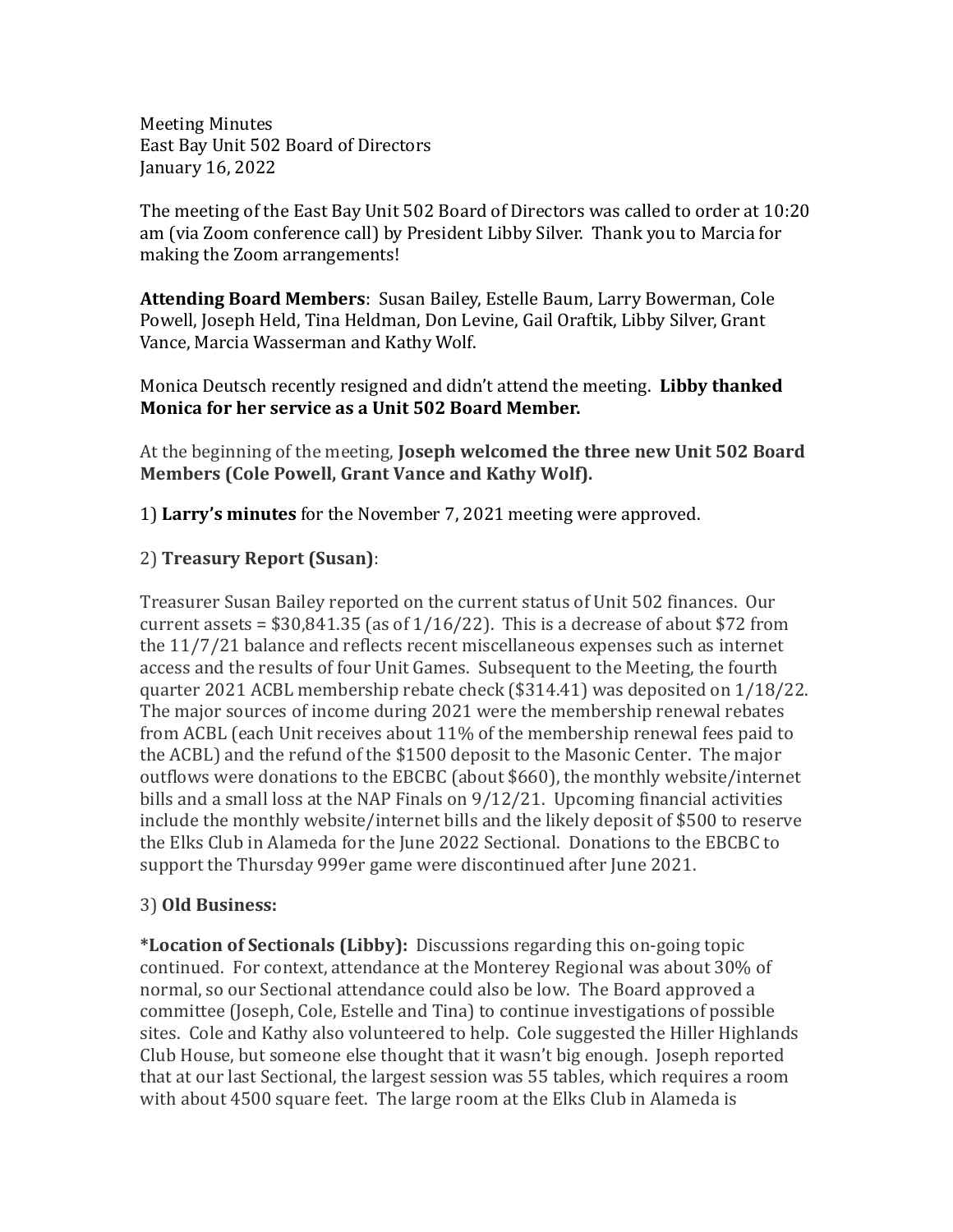approximately 2700 square feet (about 33 tables). Marcia reported that the Transfiguration Church (an ideal site but outside of Unit 502 boundaries) was making no commitments on the use of their hall during the pandemic, so that option seems to be off the table for 2022. Kathy suggested another site, which she will investigate.

\***Report on Status of EBCBC and Piedmont Online Games (Libby)**: Prior to the meeting, Libby sent emails to the EBCBC and Doug Handler about the status of their games. Responses had not been received prior to the Board Meeting. The EBCBC's weekly newsletters continue to be the most up to date source of information about the EBCBC games.

Doug Handler's on-line games are: Monday and Thursday beginning at 7:10 pm, and Tuesday and Wednesday beginning at 2:10 pm.

**\*Support for the EBCBC (Marcia)**: Marcia reported that the financial situation of the EBCBC is worsening as attendance at in-person games declines due to COVID-19 surges. The operating costs of the EBCBC when open are about \$10,000/month, about \$7,000/month when closed. As a result, Andy Wasserman is forming a committee to explore fundraising options, such as: 1) raising table fees, 2) targeted phone calls to players, 3) another letter from Libby to all Unit 502 members, 4) a GoFundMe page, 5) a ProAm game, 6) more on-line games, etc. Marcia will keep us informed. If anyone is interested in joining Andy's committee, please contact him directly. Grant indicated that some GNT games will be held at the EBCBC in late January.

\***District 21 Report (Grant)**: Grant Vance attended the most recent D21 Board Meeting on January 15, 2022. He reported that: 1) attendance at the Monterey Regional were about 30% of normal, 2) D21 and the Hyatt are in negotiations about how much money D21 owes the Hyatt for room cancellations, 3) planning for the May Regional in Sacramento is underway, 4) D21 officers remain the same, 5) a Committee was appointed and given the authority to make quick decisions on certain issues (like the pandemic) without having to call a Board Meeting for every decision, and 6) Nancy Boyd has taken over for Pam Hughes as the D21 Tournament Coordinator.

4) **New Business (Libby):**

**\*The Board elected its officers for 2022, as follows: President: Libby Silver; Vice-President: Joseph Held; Secretary: Larry Bowerman; and Treasurer: Susan Bailey. All were elected unanimously. Libby indicated that 2022 would be her last term as President.**

**\*The Board designated the following people to fill the other required ACBL positions:**

Electronic Contact Larry Bowerman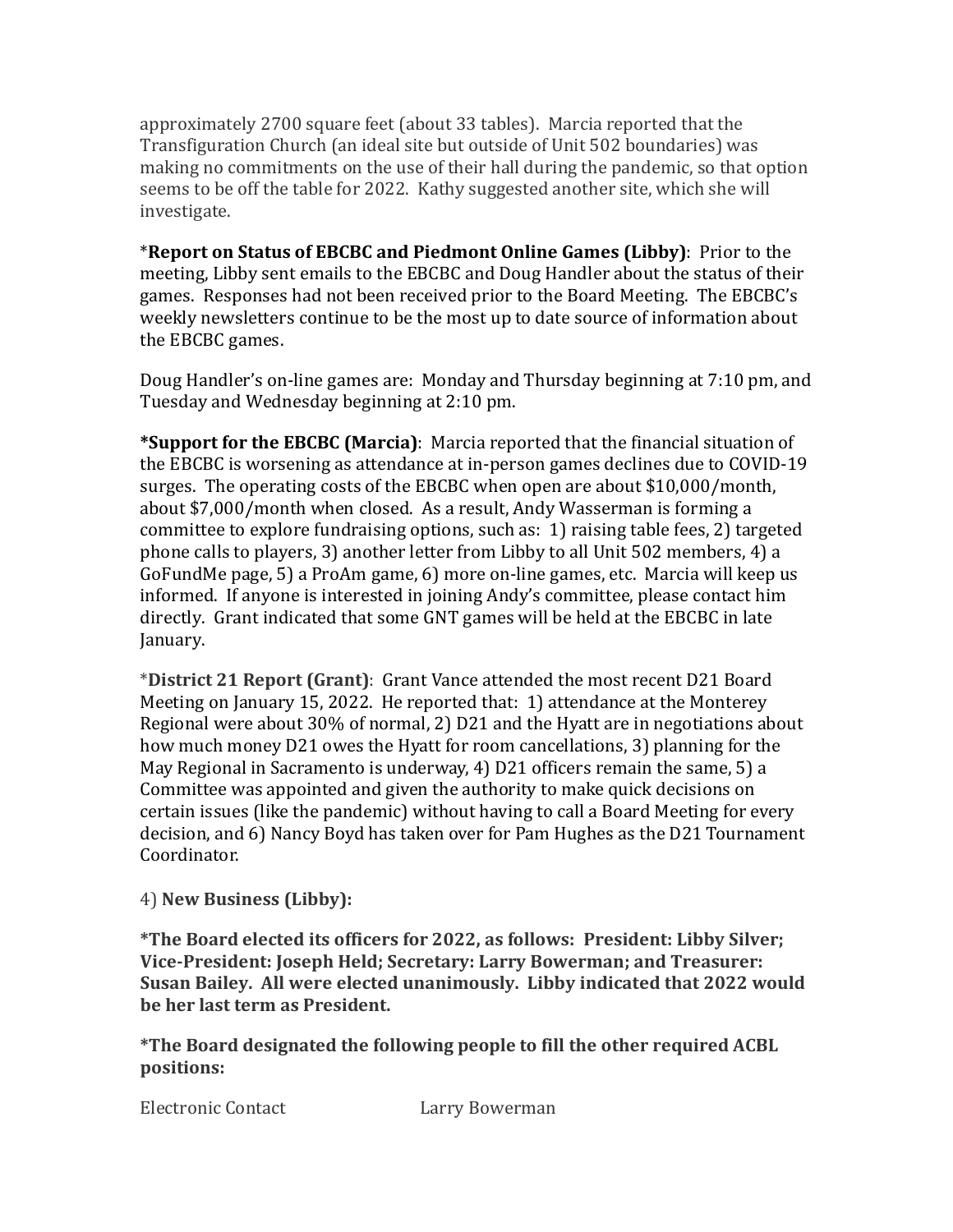| <b>Tournament Coordinator</b>   | Libby Silver             |
|---------------------------------|--------------------------|
| Membership Chair                | Gail Oraftik             |
| <b>STAC Coordinator</b>         | Estelle Baum             |
| Webmaster                       | Andy Wasserman           |
| <b>Business Manager</b>         | Marcia Wasserman         |
| <b>Publicity Chair</b>          | <b>Shirley Rodenborn</b> |
| <b>Hospitality Chair</b>        | Joseph Held              |
| <b>IN Coordinator</b>           | Don Levine               |
| Charity Chair                   | Tina Heldman             |
| <b>Education Liaison</b>        | Don Levine               |
| <b>NAP Coordinator</b>          | Marcia Wasserman         |
| <b>GNT Coordinator</b>          | <b>Grant Vance</b>       |
| District 21 Representatives (2) | Tom Pajak & Grant Vance  |

**By the end of January, Larry will complete the ACBL's electronic form for each Unit to designate their officers and the other required positions.**

**\*The Board approved the following calendar for 2022:**

**Unit 502 Board Meetings in 2022:** January 16, March 20, May 15, August 7, September 18, and November 6.

**Upcoming 2022 Events** (This list is based on our yearly pre-pandemic schedules. All events are subject to cancellation due to COVID-19):

\*Unit Games on first and third Sundays each month in 2022.

\*NAP Games in June, July, August and September (final) [Marcia Wasserman]

\*Sectional on June 25 & 26, 2022 (Kathy Wolf, Marcia Wasserman and Don Levine) \*Sectional on November 19 & 20, 2022

\*July 3 Independence Day Picnic/BBQ (An event coordinator and volunteers are needed for this event.)

\*Charity Game (Estelle and Tina)

\*Pizza Swiss Games: May and Oct (Joseph Held and ?)

\*Tunnel Tournament: date TBD (usually in September or October) (lead person?)

\*Holiday Banquet: December TBD (Marcia Wasserman)